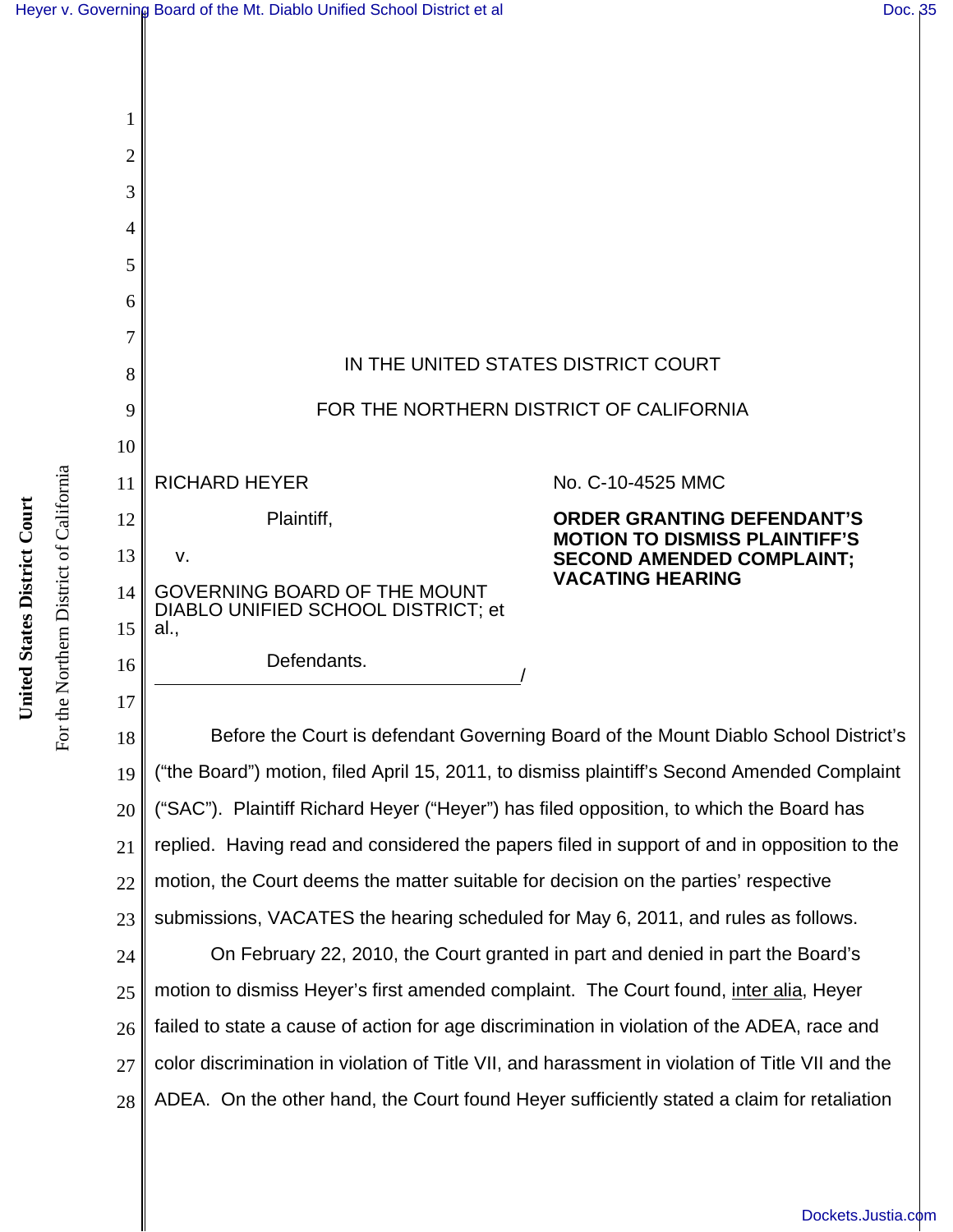1 2 3 4 5 6 7 under Title VII based on his allegation that he was demoted shortly after he filed a discrimination charge with the EEOC. The Court ordered Heyer to show cause, however, why the Court should not dismiss his retaliation claim for failure to exhaust administrative remedies with respect to such claim. Heyer did not file a response to the Court's order to show cause; rather, Heyer filed the SAC, in which he no longer asserts discrimination and harassment claims or a retaliation claim based on his EEOC charge, and instead asserts a revised claim of retaliation under Title VII.

8 9 10 11 12 13 14 15 16 17 18 19 20 Specifically, Heyer, formerly a Vice-Principal at Northgate High School, alleges that on April 20, 2009, he wrote to the Assistant Superintendent, "protesting a negative interim evaluation of his performance by Principal John McMorris, suggesting discrimination on account of his age as the reason therefor." (See SAC ¶¶ 7, 10.) Heyer further alleges that subsequent to such complaint, "McMorris on January 29, 2010, issued [Heyer] an unsatisfactory performance evaluation" (see SAC ¶ 11), that, on March 26, 2010, he was the "only-vice principal in the District to receive a la[y] off notice" (see SAC ¶ 12), that on March 29, 2010, "McMorris issued a written recommendation that [Heyer] be 'reassigned' (demoted) to a classroom teacher position" (see SAC ¶ 13), that on April 13, 2010, the Board "approved a resolution reassigning (demoting) [Heyer]" (see SAC ¶ 14), that "[p]rior to the end of the 2009-2010 school year, [Heyer] was continually denied transfer to a position as Vice-Principal at College Park High School" (see SAC ¶ 15),<sup>1</sup> and that on June 4, 2010, he filed "an administrative charge of discrimination" with the EEOC (see SAC

21

<sup>22</sup> 23 24 25 26 27 28  $<sup>1</sup>$  Heyer's allegations as to the denial of a transfer are ambiguous with respect to the</sup> time of such requests and, consequently, are insufficient to allege an adverse action occurring subsequent to his discrimination complaint. Also insufficient are Heyer's conclusory allegations, unsupported by facts, that "shortly after John McMorris became principal of Northgate High School . . . , [Heyer] was subjected to a continuing pattern of egregious, retaliatory conduct . . . which has included, but not limited to: [u]nwarranted, unrelenting over and close scrutiny; [c]ontinuous undermining of ability to perform duties; [u]nwarranted criticism; [f]alse negative performance evaluation; [f]alse accusations of unprofessional conduct; [f]alse charges of inadequate performance; [f]alse accusations of inappropriate behavior; [u]nlawful refusal to transfer; [u]nlawful removal from position of Vice-Principal; [u]nlawful reassignment to position of classroom teacher; [u]nlawful reassignment to onerous and dangerous teaching position; [u]nlawful refusal to pay salary; [u]nlawful reduction in pay; and [c]ontinuous ridicule and humiliation." (See SAC  $\P$  9.)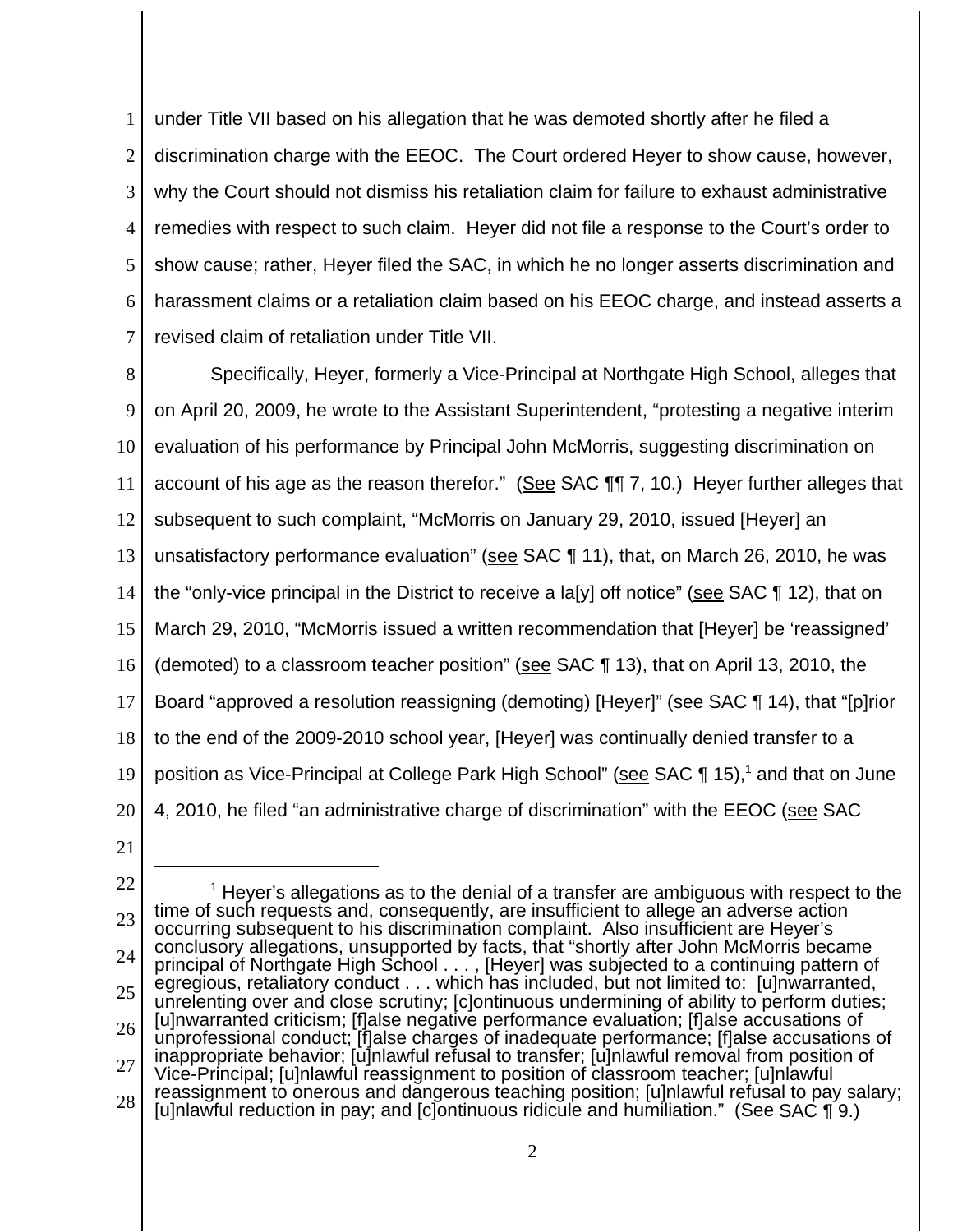1 ¶ 18).

2 3 4 The Board moves to dismiss the SAC on the grounds that (1) Heyer failed to exhaust his administrative remedies with respect to his revised retaliation claim and (2) Heyer fails to allege sufficient facts to state a cause of action for retaliation.

5 6 7 8 9 10 11 12 13 14 "Under Title VII, a plaintiff must exhaust [his] administrative remedies by filing a timely charge with the EEOC, or the appropriate state agency, thereby affording the agency an opportunity to investigate the charge." B.K.B. v. Maui Police Dep't, 276 F.3d 1091, 1099 (9th Cir. 2002). Here, as noted, Heyer alleges he filed "an administrative charge of discrimination" with the EEOC. (See SAC 118.) An allegation couched in such general language is insufficient to plead exhaustion of Heyer's retaliation claim. See Freeman v. Oakland Unified School Dist., 291 F.3d 632, 637 (9th Cir. 2002) ("The rule of liberal construction does not suggest a plaintiff sufficiently exhausts his administrative remedies under Title VII by merely mentioning the word 'discrimination' in his or her EEOC administrative charge.").

15 16 17 18 19 20 21 22 23 24 25 26 27 28 Heyer, however, has submitted with his opposition a copy of his EEOC charge and notice of right to sue. (See Decl. of Curtis G. Oler Exs. 1, 2.) Although Heyer does not specifically request the Court take judicial notice of the charge and although the Board objects to its consideration, the Board does not object to its authenticity, and the Court will therefore take judicial notice of Heyer's EEOC charge. See Branch v. Tunnell, 14 F.3d 449, 454 (9th Cir. 1994) ("[D]ocuments whose contents are alleged in a complaint and whose authenticity no party questions, but which are not physically attached to the pleading, however, may be considered in ruling on a Rule 12(b)(6) motion to dismiss."). In his charge, Heyer complained of "false negative performance evaluations" and that he was subjected to "continuing retaliation for [his] continuing protests of such unlawful discriminatory employment practices." (See Decl. of Curtis G. Oler Ex. 1 at 3-4.) When read with "utmost liberality," the SAC's retaliation allegations fall "within the scope of . . . an EEOC investigation which [could] reasonably be expected to grow out of the charge." See B.K.B., 276 F.3d at 1100 (noting courts "construe the language of EEOC charges with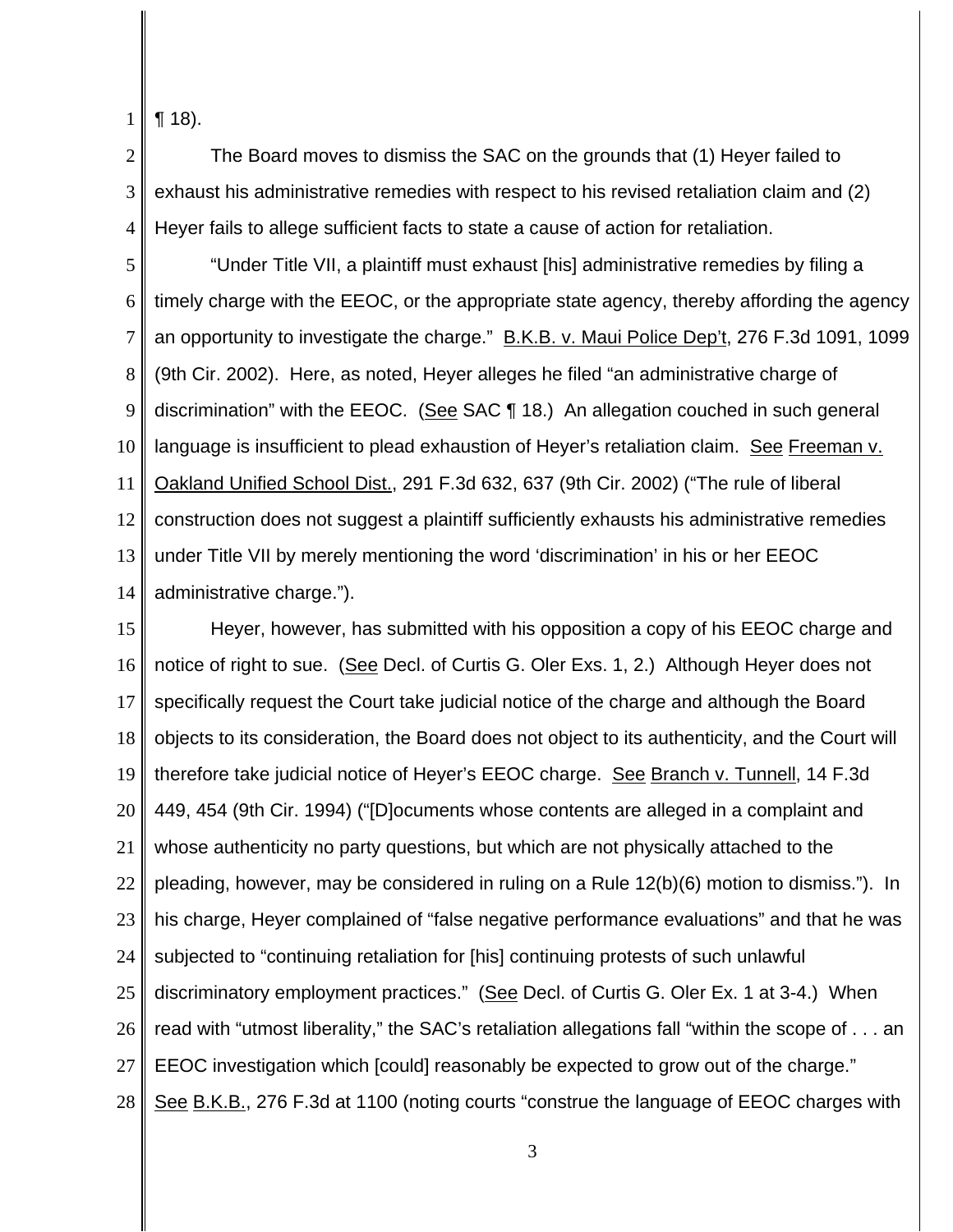1 2 3 utmost liberality"; setting forth factors to consider in determining whether particular allegation falls within scope of either "actual" or "reasonably expected" investigation (internal quotation and citation omitted)). $<sup>2</sup>$ </sup>

4

5

6

Accordingly, the Court finds Heyer has exhausted his administrative remedies with respect to his retaliation claim. As set forth below, however, Heyer's retaliation claim nonetheless fails.

7 8 9 10 11 12 13 14 "Under Federal Rule of Civil Procedure 8(a)(2), a pleading must contain a 'short and plain statement of the claim showing the pleader is entitled to relief.'" Ashcroft v. Iqbal, 129 S. Ct. 1937, 1949 (2009) (quoting Rule 8(a)(2)). "[T]he pleading standard Rule 8 announces does not require detailed factual allegations, but it demands more than an unadorned, the-defendant-unlawfully-harmed-me accusation." Id. (internal quotation and citation omitted). "A pleading that offers labels and conclusions or a formulaic recitation of the elements of a cause of action will not do." Id. (internal quotation and citation omitted). "Nor does a complaint suffice if it tenders naked assertions devoid of further factual

15

enhancement." Id. (internal quotation, alteration, and citation omitted).

16

17 Here, as noted, Heyer asserts a claim of retaliation under Title VII. The elements of a retaliation claim are "(1) a protected activity[ $3$ ]; (2) an adverse employment action; and

18

25

26 27 28  $3$  Contrary to the Board's argument, Heyer's complaint to the Assistant Superintendent need not have contributed to "civic discourse" (see Mot. 6:4-11) in order to be considered protected activity. See Ray v. Henderson, 217 F.3d 1234, 1240 n.3 (9th Cir. 2000) ("Making an informal complaint to a supervisor is also a protected activity.") An employees protected activity for purposes of a Title VII retaliation claim, see id., differs from an employee's protected speech for First Amendment purposes, see Garcetti v. Ceballos,<br>547 U.S. 410, 415-16, 421-22 (2006) (discussing permissible and impermissible restraint

4

<sup>19</sup> 20 21 22 23 24  $2$  Although not raised in the instant motion, the Court notes that retaliation for a complaint of age discrimination appears to be governed by the Age Discrimination in Employment Act ("ADEA"), 29 U.S.C. § 623(d), not Title VII. See 42 U.S.C. 2000e-3(a) (prohibiting retaliation for opposing "practice made an unlawful employment practice by this subchapter"); 42 U.S.C. § 2000e-2 (prohibiting discrimination based on "race, color, religion, sex, or national origin"). Nevertheless, the elements of a retaliation claim under the ADEA, as well the ADEA's pre-litigation filing requirements as relevant to the issues raised by the instant motion, are essentially identical to those in Title VII. See O'Day v. McDonnell Douglas Helicopter Co., 79 F.3d 756, 763 (9th Cir. 1996) ("Section 623(d) of the ADEA is equivalent to the anti-retaliation provision of Title VII"); 29 U.S.C. § 626(d) (requiring, for suit under ADEA, filing of administrative charge with EEOC "within 300 days after the alleged unlawful practice occurred").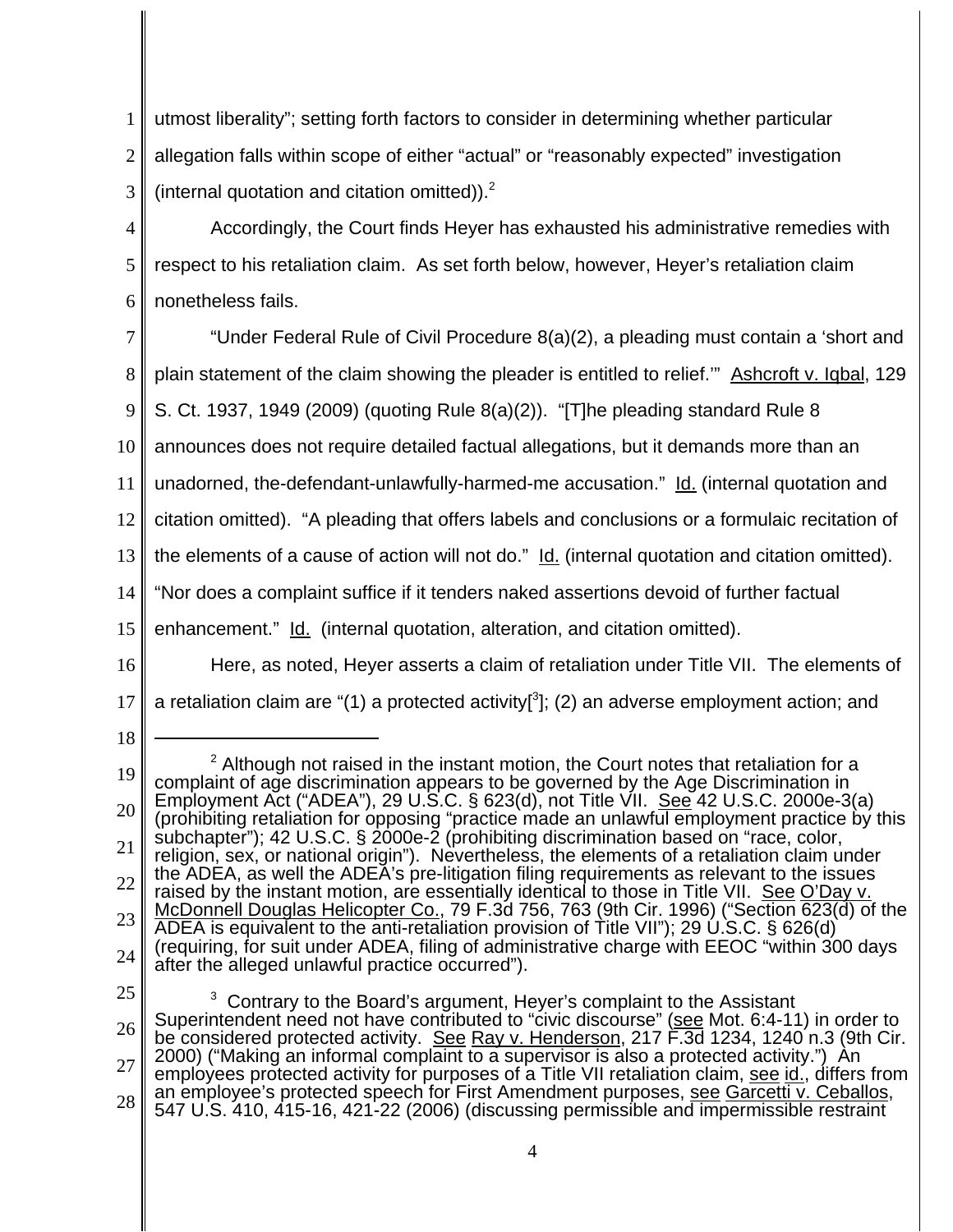1 2 3 4 (3) a causal link." Cornwell v. Electra Cent. Credit Union, 439 F.3d 1018, 1034-35 (9th Cir. 2006). $4$  Even if the SAC is construed to allege the above-listed adverse actions resulted from Heyer's complaint to the Assistant Superintendent, however, Heyer fails to allege facts to support such allegation.

5 6 7 8 9 10 11 12 13 14 15 16 17 18 In particular, the earliest adverse consequence on which Heyer relies, the "unsatisfactory performance evaluation," occurred on January 29, 2010, roughly nine months after Heyer made his complaint to the Assistant Superintendent. An interval of such length is insufficient to give rise to an inference that the evaluation resulted from Heyer's complaint. See id. at 1036 (finding seven-month delay between protected activity and adverse employment action insufficient to give rise to inference of causation); Manatt v. Bank of America, NA, 339 F.3d 792, 802 (9th Cir. 2003) (finding inference of retaliation "not possible . . . because approximately nine months lapsed between the date of [plaintiff's] complaint and [defendant's] alleged adverse decisions"). Heyer alleges no other facts to support a "plausible" inference that the unsatisfactory performance evaluation, or any of the alleged adverse actions subsequent thereto, were caused by his complaint. See Iqbal, 129 S. Ct. at 1949 ("To survive a motion to dismiss, a complaint must contain sufficient factual matter, accepted as true, to state a claim to relief that is plausible on its face.")

19 20 21 22 Consequently, Heyer's retaliation claim is subject to dismissal. The SAC, however, represents Heyer's first attempt to plead a retaliation claim predicated on his April 20, 2009 complaint. Under such circumstances, the Court will afford Heyer leave to cure, if he can do so, the above-noted deficiencies.

23

24

Accordingly, the Board's motion to dismiss is hereby GRANTED, and the SAC is

25 on employee's speech).

<sup>26</sup> 27 28  $<sup>4</sup>$  The Board argues Heyer's retaliation claim is, in any event, time-barred, as Heyer</sup> did not file his charge within 300 days of his complaint to the Assistant Superintendent. (See Reply at 3 n.2.) Heyer's retaliation claim, however, accrued when he suffered an adverse employment action, not when he complained to the Assistant Superintendent. See 42 U.S.C. § 2000e-5(e)(1) (providing charge "shall be filed . . . within three hundred days after the alleged unlawful employment practice occurred").